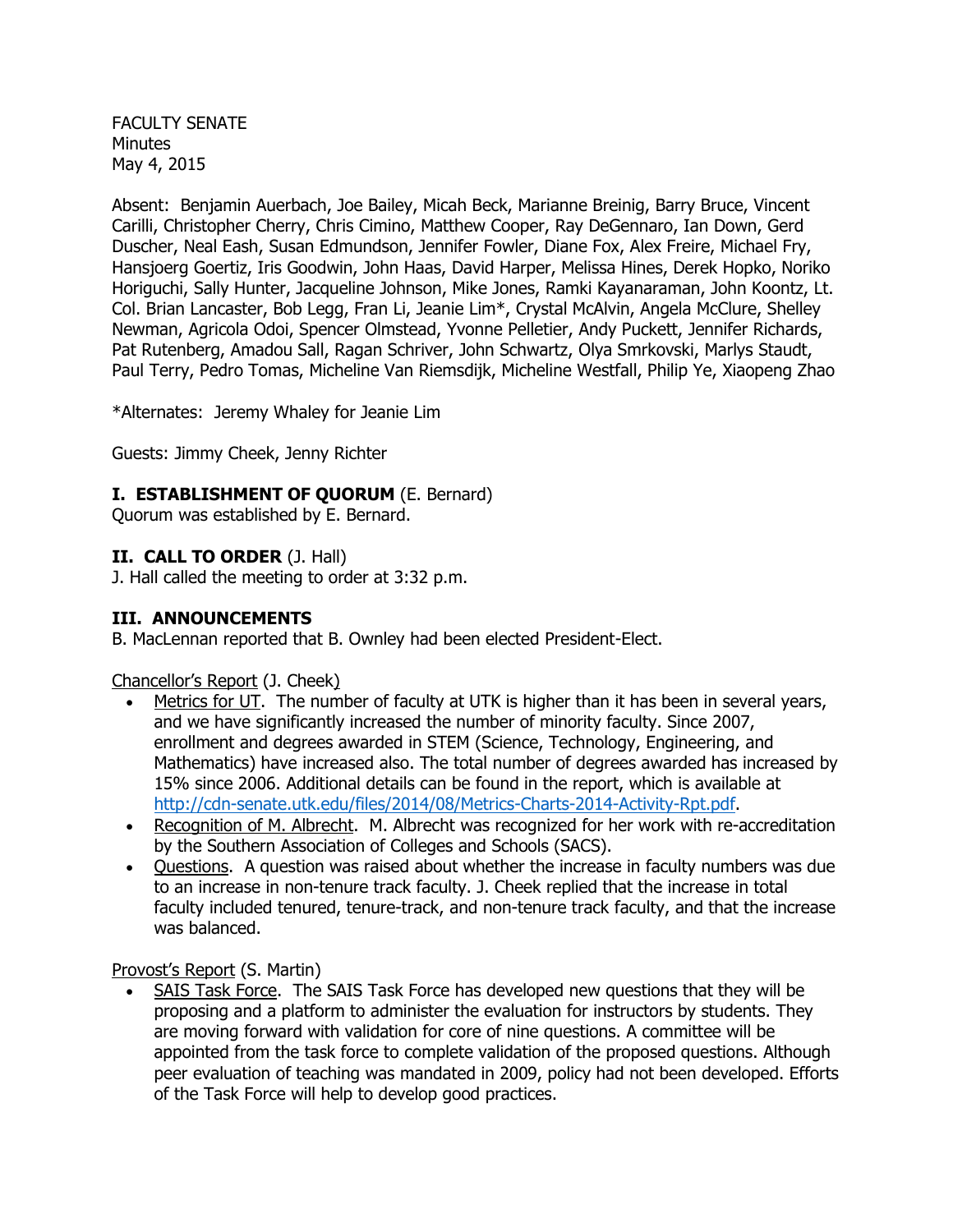• OEP Task Force. The OEP Task Force has developed several components to help teachers incorporate experiential learning in the classroom. They are moving forward with the implementation phase and will have a retreat in two weeks.

President (J. Hall)

- J. Hall expressed thanks to members of the Senate and administrators for working with her this past year.
- She suggested that the role of the STRIDE Committee in educating faculty and staff about implicit bias be expanded beyond gender and race to address more minority and underserved groups, including LGBTQ.
- She stated that there will be challenges for the coming year related to review of policies on tenure and promotion, just as there had been challenges for faculty and staff when new procedures and policies were implemented by IRB this past year.
- J. Hall stated that the Senate should "take back its time," with the exception of reports by the Provost and Chancellor. Faculty Senate meetings should be reserved for important issues.
- To those rotating off the Senate, she told them that, "once a senator, always a senator." She urged them to keep up with senate issues, provide assistance to caucus members, and urge peers to run for Senate. She reminded everyone that the senate is the faculty's voice, and stated that we should be loud and be proud.

# **IV. MINUTES OF THE FACULTY SENATE AND EXECUTIVE COUNCIL**

The Faculty Senate Meeting Minutes of April 13, 2015, were presented for review and comment [\(http://cdn-senate.utk.edu/files/2014/08/April-2015.min\\_.pdf\)](http://cdn-senate.utk.edu/files/2014/08/April-2015.min_.pdf). J. Deeken made a motion to accept the minutes and M. Collins seconded the motion. The minutes were approved as written. The Faculty Senate Executive Council Meeting Minutes of April 27, 2015, have been posted as an information item [\(http://cdn-senate.utk.edu/files/2014/08/Exec.-Minutes-April-2015.pdf\)](http://cdn-senate.utk.edu/files/2014/08/Exec.-Minutes-April-2015.pdf).

# **V. MINUTES OF THE UNDERGRADUATE COUNCIL**

M. Palenchar presented the Undergraduate Council Minutes of April 14, 2015, for approval [\(http://web.utk.edu/~ugcouncl/public\\_html/docs/minutes/04-14-2015\\_UGCminutes.pdf\)](http://web.utk.edu/~ugcouncl/public_html/docs/minutes/04-14-2015_UGCminutes.pdf). Items of note were the following: 1) The "60 hours rule," which stated that students must have earned at least 60 credit hours at UT Knoxville in order to qualify for honors categories will be waived; however, students must meet other residency requirements; 2) Two 4+1 degree programs (BS+MS) for the departments of Animal Science and Food Science were approved; and 3) The details of credit awarded for Advanced Placement (AP) exams have changed. Students with scores of 4 or 5 on the AP Literature and Composition exam will receive credit for ENGL 101 only, not 101 and 102. Students with a score of 3 on the AP American Government and Politics exam will not be awarded credit for POLS 101; students must receive a score of 4 or 5 to receive credit. The date for when these changes in AP exam policy will take effect is under review. The motion to accept the minutes of the Undergraduate Council was seconded by M. Dean, and the motion was approved.

## **VI. UNFINISHED BUSINESS**

Elections Report (B. MacLennan)

B. MacLennan indicated that he had not yet received the election results from the College of Arts and Sciences. A message will be sent out soon to the caucuses to elect new caucus chairs.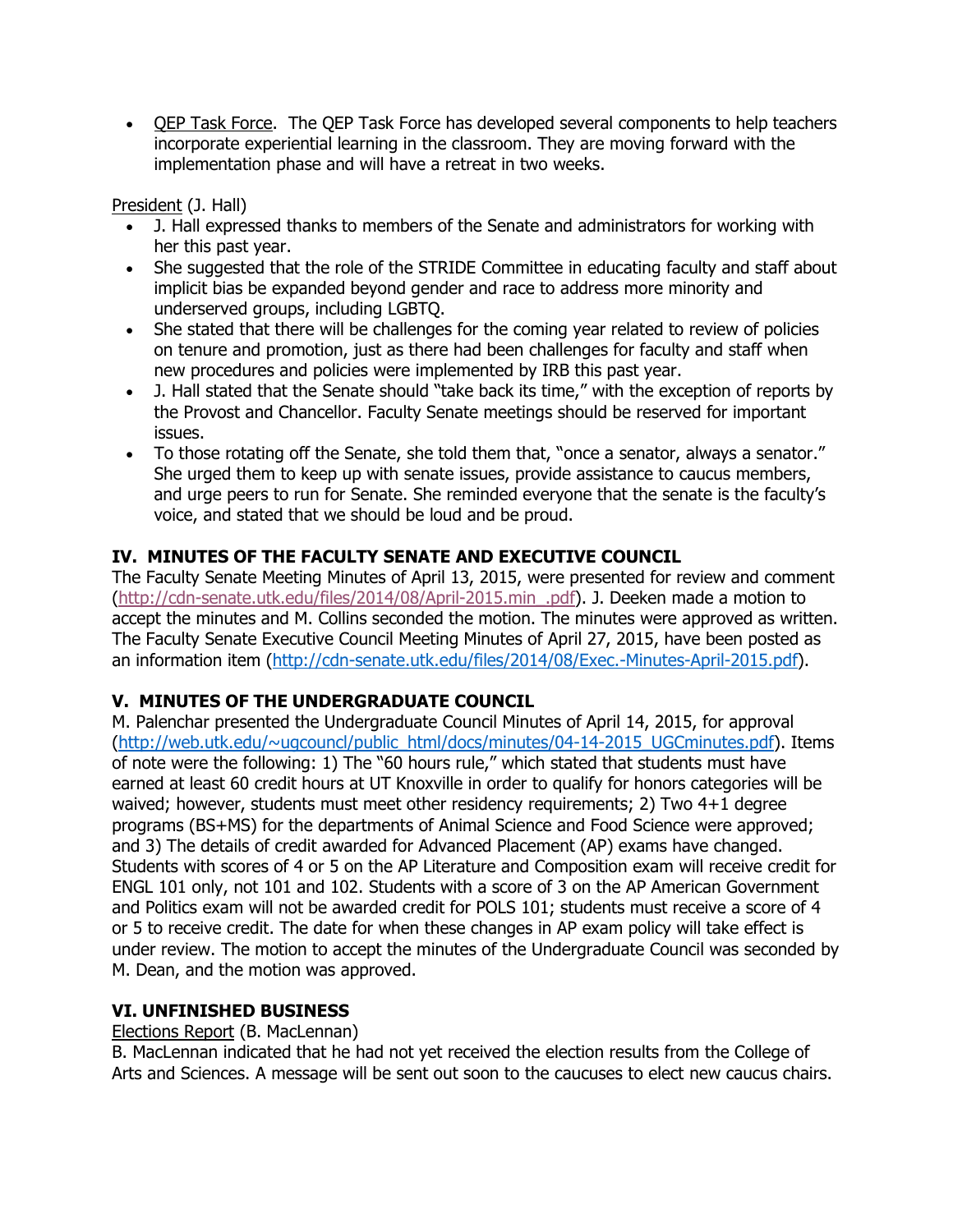## **VII. REPORTS OF STANDING COMMITTEES**

Budget and Planning Committee (J. Bailey)

The committee worked with administration and developed a more effective calendar for budget reviews. J. Bailey stated that the Budget and Planning Committee had reengaged with the Provost and Chancellor. He indicated that there are challenges regarding faculty salaries in relation to our peer institutions, especially for assistant professors. The committee wanted to examine gender equity in salaries this past year, but were not able to obtain the data for analysis. When this issue was examined last in 2007, there was clear gender bias. A published model, which was developed by L. Gross, is in place to analyze the data. The committee will continue to work on obtaining the data for the coming year to determine if there has been a change. This will be a priority for the committee. J. Bailey was asked why they did not receive the data. He responded that there were a variety of issues involved, including that the data had not been requested for the past 7 years; he did not think that it was a refusal to give the committee the data. He stated that it was clearly something that should be provided in the coming year.

The committee also examined Graduate Teaching Assistant (GTA) salaries. Across our peer institutions we offer \$2,000-\$2,500 less. J. Bailey stated that he was raising concerns rather than making recommendations about this issue. He also indicated that the Chancellor had made increases to GTA salaries. J. Bailey was asked whether the committee had examined NTT salaries. He responded that they had not, but they would try to obtain this data. M. Collins indicated that the NTT Committee will work with them on this issue.

### Nominations and Appointments Committee (B. MacLennan)

We have nominees for the Student Programming Allocation Committee and Honorary Degrees Nominating Committee. B. MacLennan asked that senators contact him if they are interested in serving on these committees. Nominees are needed also for the Traffic, Parking, and Transportation Committee. He announced that E. Bernard has agreed to serve as parliamentarian for the Faculty Senate. A nomination for secretary is still needed. A recommendation will come from the Executive Council of the Faculty Senate, and will be presented and voted on by senators at the next Faculty Senate meeting. The Executive Council recommends that R. Spirko continue as Information Officer. The motion was seconded and passed.

Non-Tenure-Track Issues (NTT) Committee (M. Collins) M. Collins stated that a report from the committee was presented at the previous Faculty Senate meeting. A year-end report is posted at [http://cdn-senate.utk.edu/files/2014/08/NTTI-](http://cdn-senate.utk.edu/files/2014/08/NTTI-AY-14-15-Summary.pdf)[AY-14-15-Summary.pdf.](http://cdn-senate.utk.edu/files/2014/08/NTTI-AY-14-15-Summary.pdf)

Research Council (T. Shepardson) The year-end report for Research Council is available at [http://cdn](http://cdn-senate.utk.edu/files/2014/08/Research-Council-Report-2014-2015.pdf)[senate.utk.edu/files/2014/08/Research-Council-Report-2014-2015.pdf.](http://cdn-senate.utk.edu/files/2014/08/Research-Council-Report-2014-2015.pdf)

Links to additional year-end committee reports can be found at [http://senate.utk.edu/archives/senate-reports-minutes-publications-2014-2015/.](http://senate.utk.edu/archives/senate-reports-minutes-publications-2014-2015/)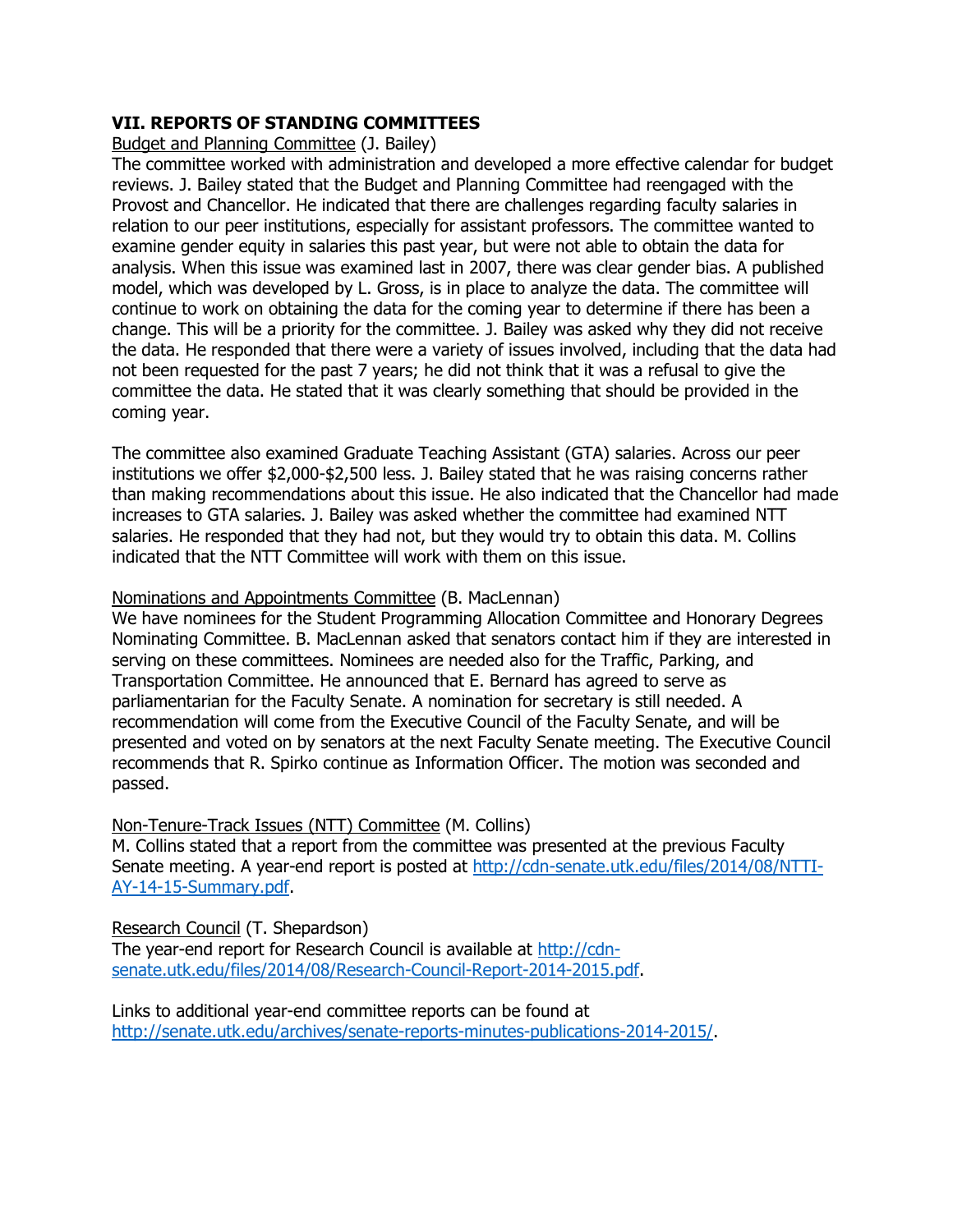### **VIII. NEW BUSINESS**

VolVision/Top 25 Milestones (S. Smith)

S. Smith gave a presentation on the first five years of VolVision/Top 25 and where we are headed for the next five years of this 25-year journey [\(http://cdn](http://cdn-senate.utk.edu/files/2014/08/MilestoneReviewFacultySenate-2.pdf)[senate.utk.edu/files/2014/08/MilestoneReviewFacultySenate-2.pdf\)](http://cdn-senate.utk.edu/files/2014/08/MilestoneReviewFacultySenate-2.pdf). He stated that UTK will be a better university for the journey (pursuit of excellence, continuous improvement and comprehensive improvement). We have advantages because we are a land grant institution and the flagship institution of Tennessee. We also have Oak Ridge National Laboratory and the Great Smoky Mountain National Park in close proximity. Our undergraduate students are already in the top 25 in ACT scores. We have challenges, but we are in a great position to move forward.

S. Smith said that the objectives of VolVision/Top 25 are the following: engage stakeholders; adopt strategic directions for 2020; and develop a clear high-level summary plan. After the milestone review, the committee will have a strategic planning document. There are five priority elements: undergraduate education, graduate education, research, faculty/staff, and infrastructure/resources.

They have learned that there are opportunities for improvement in the following areas:

- Clear messaging for campus; clearly define Top 25 goal to External stakeholders/public;
- Better alignment of mission, vision, values, priorities, and metrics;
- Better top-down/bottom-up balance; allow flexibility and empower Colleges/Divisions to progress;
- Identify and build on what makes us unique and special;
- Diversity, outreach engagement, scholarship creative activity vs. sponsored research, staff/non-tenure track faculty, and globalization/international.

The next steps are to complete the strategic assessment and develop a strategy for campus engagement. S. Smith asked for ideas for faculty engagement. A question was asked on what the committee is doing to increase diversity, and whether diversity only meant race and gender. A committee member responded that members have a broader definition of diversity.

#### Faculty Annual Review Rubrics (B. Ownley)

A resolution from the Faculty Affairs Committee on revision of the rating rubrics for annual faculty reviews was presented by B. Ownley. The resolution is posted at [http://cdn](http://cdn-senate.utk.edu/files/2014/08/Revision-to-rating-rubrics-Resolution-5-4-15.pdf)[senate.utk.edu/files/2014/08/Revision-to-rating-rubrics-Resolution-5-4-15.pdf.](http://cdn-senate.utk.edu/files/2014/08/Revision-to-rating-rubrics-Resolution-5-4-15.pdf) J. Zomchick worked with the committee to develop changes in language needed for the  $UT$  Faculty Handbook and the Manual for Faculty Evaluation. Essentially, the 1 to 5 rating scale will be replaced with verbal descriptors of performance ratings that are based on expectations for rank. The new performance ratings will be: Far exceeds expectations for rank; Exceeds expectations for rank; Meets expectations for rank; Falls short of meeting expectations for rank; and Falls far short of meeting expectations for rank. The Faculty Affairs Committee brought this resolution forward as a motion to approve. J. Deeken seconded the motion, and the motion was approved.

Joint Resolution on Shared Governance and Faculty Handbooks (C. White)